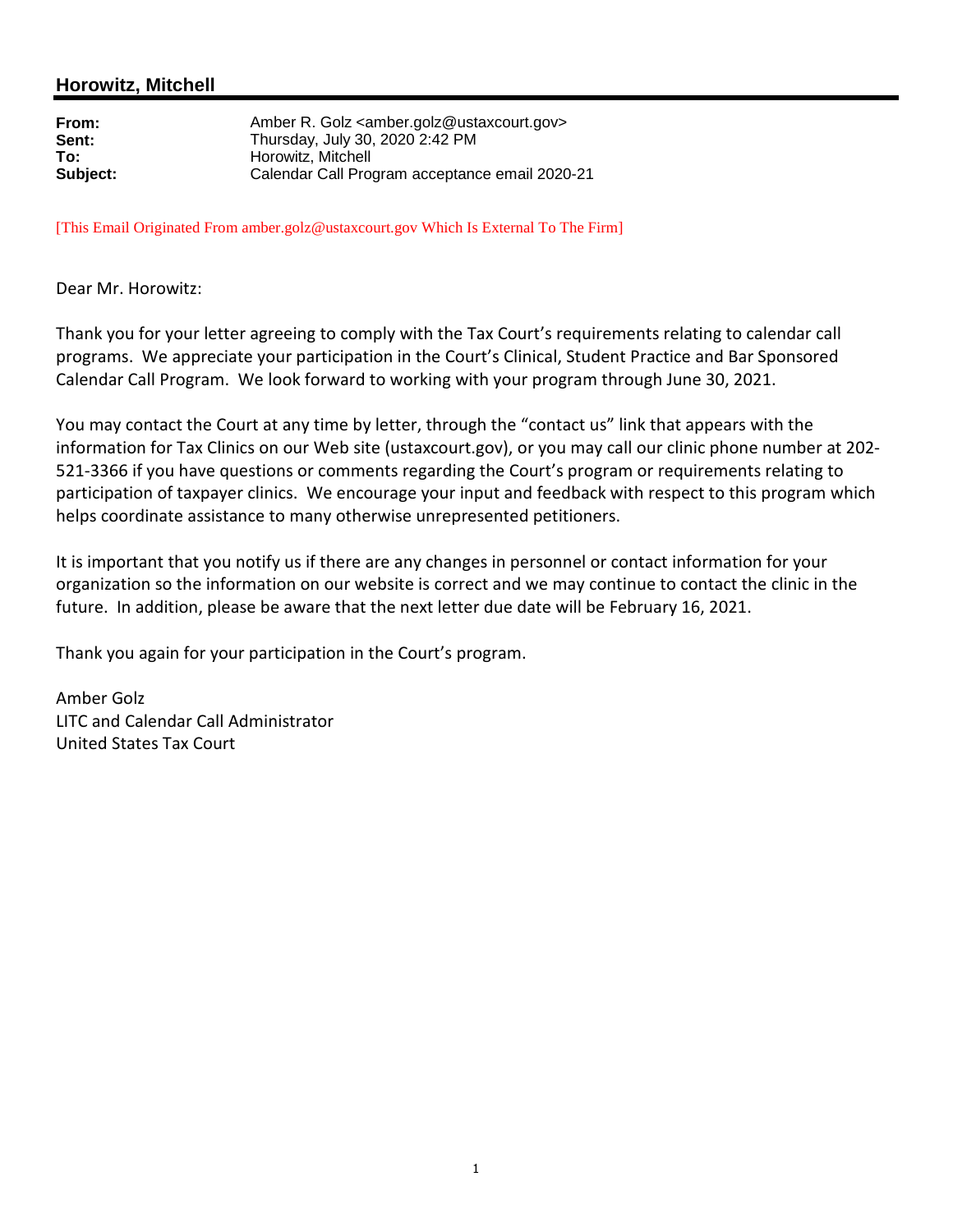## **Buchanan Ingersoll & Rooney PC**

KNOW GREATER PARTNERSHIP

**Mitchell I. Horowitz**  Direct Dial: 813-222-1105 mitchell.horowitz@bipc.com

401 East Jackson Street, Suite 2400 Tampa, Florida 33602 T 813 222 8180 F 813 222 8189 www.bipc.com

February 12, 2020

The Honorable Chief Judge Maurice B. Foley United States Tax Court 400 Second Street, N.W. Washington, D.C. 20217

## RE: CALENDAR CALL PROGRAM FOR FLORIDA BAR TAX SECTION

## **DEAR CHIEF JUDGE FOLEY:**

I am writing on behalf of the Tax Section of the Florida Bar sponsored calendar call program to provide the Court with the information requested in section 1.c. of the Tax Court's Requirements for Bar sponsored calendar call programs.

1. Name, address, Tax Court Bar number (if applicable), e-mail address, and phone number of the calendar call program director/coordinator.

The Florida Bar Tax Section has four (4) coordinators, one for each of the official places of trial, as follows:

Miami: Karen Lapekas, 540 Brickell Key Dr. Suite C1. Miami, FL 33131; TCBN: SK0324; karen@lapekaslaw.com; 305-600-1485

Tampa: Mitchell I. Horowitz; 401 E. Jackson Street, 24<sup>th</sup> Floor, Tampa, Florida 33602; TCBN: HM0395; mitchell.horowitz@bipc.com; 813-222-1105

Jacksonville: Harris L. Bonnette, Jr., 501 Riverside Avenue, Suite 600, Jacksonville, Florida 32202; TCBN: BH0557; HBonnette@fishertousey.com; 904- 356-2600

Tallahassee: Jami Coleman, 701 East Tennessee Street, Tallahassee, Florida 32308; TCBN: CJ1756; jcoleman@williamscoleman.law; 850-222-0013

2. Identify the place(s) of trial served by the calendar call program.

The calendar call program is serviced in Miami, Tampa, Jacksonville, and Tallahassee.

3. Whether the Bar sponsored calendar call program provides assistance to selfrepresented petitioners in small tax cases, regular tax cases, or both.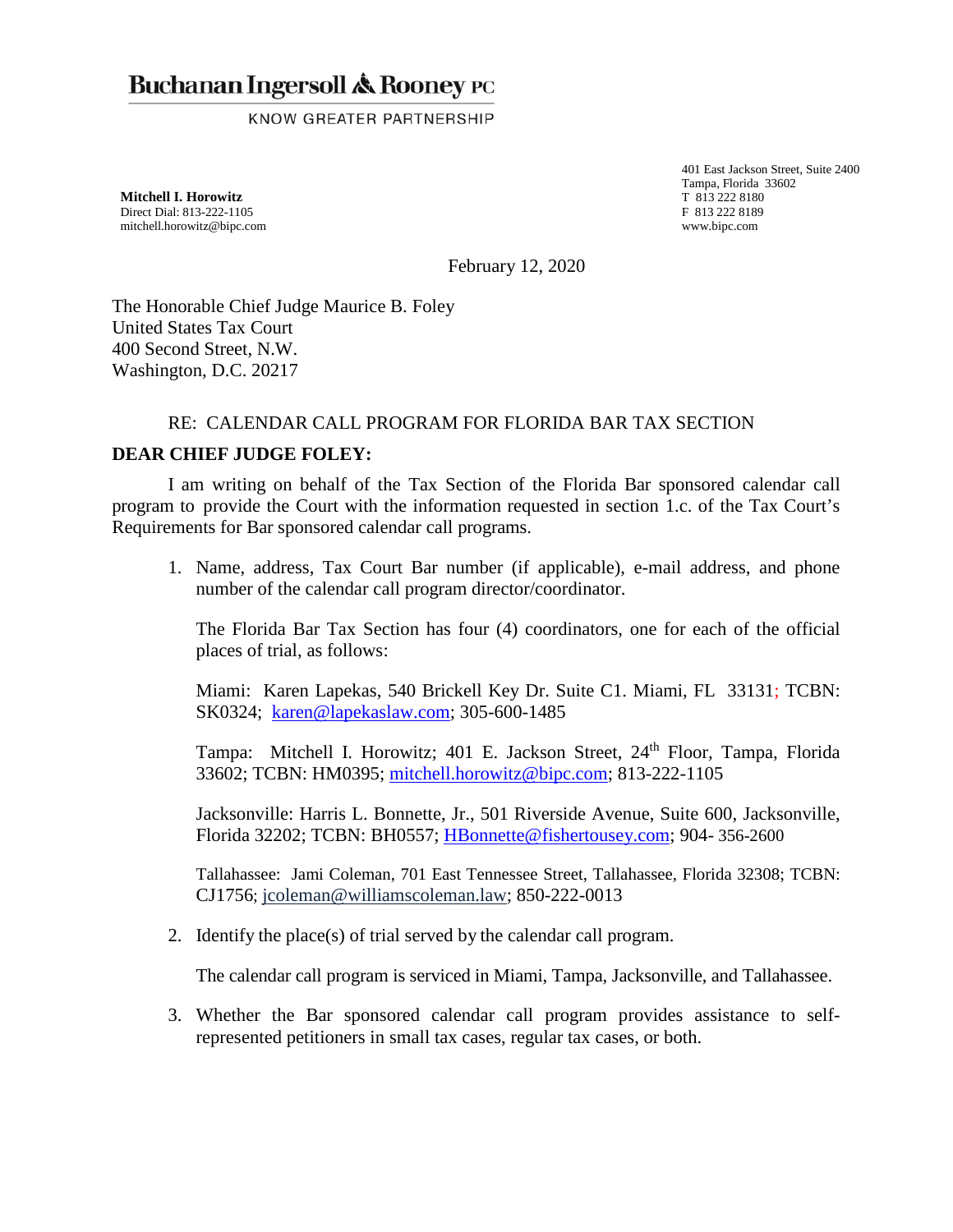In Miami, Tampa, and Jacksonville, the calendar call program provides assistance to self-represented petitioners in both small and regular tax cases. The Tallahassee program only provides assistance in small tax cases.

- 4. The Tax Section of the Florida Bar agrees to comply with the U.S. Tax Court Requirements for Bar sponsored calendar call programs.
- 5. A copy of the calendar call program's guidelines as described in section 1.b. of the Requirements is attached, and the guidelines appear on the pro bono program's web site at http://floridataxlawyers.org/
- 6. The calendar call program provided consultation, assistance, and/or advice for of petitioners at the following trial sessions during the calendar year preceding the submission of this letter:

Miami: Together with local low income taxpayer clinics, there were three (3) trial sessions during 2019 serviced by the calendar call program where approximately 15 petitioners were assisted. There were also two (2) settlement days hosted by Legal Services of Greater Miami where approximately 12 petitioners were assisted.

Tampa: During calendar year 2019, there were two (2) trial sessions, and the calendar call program provided assistance to approximately 15 petitioners together with local low income taxpayer clinics.

Jacksonville: During calendar year 2019, there was one (1) trial session serviced by the calendar call program, and 6 petitioners were assisted.

Tallahassee: During calendar year 2019, there was one trial session, and the calendar call program provided assistance to one (1) petitioner.

7. The Bar sponsored calendar call program does have access to interpreters in the following languages:

Miami: Spanish

Tampa: Spanish

Jacksonville: None so far.

Tallahassee: Spanish

- 8. The Bar sponsored calendar call program does participate in pro bono days in advance of calendar call.
- 9. The pro bono program offers the following suggestions for better assisting lowincome petitioners in their interactions with the Court: